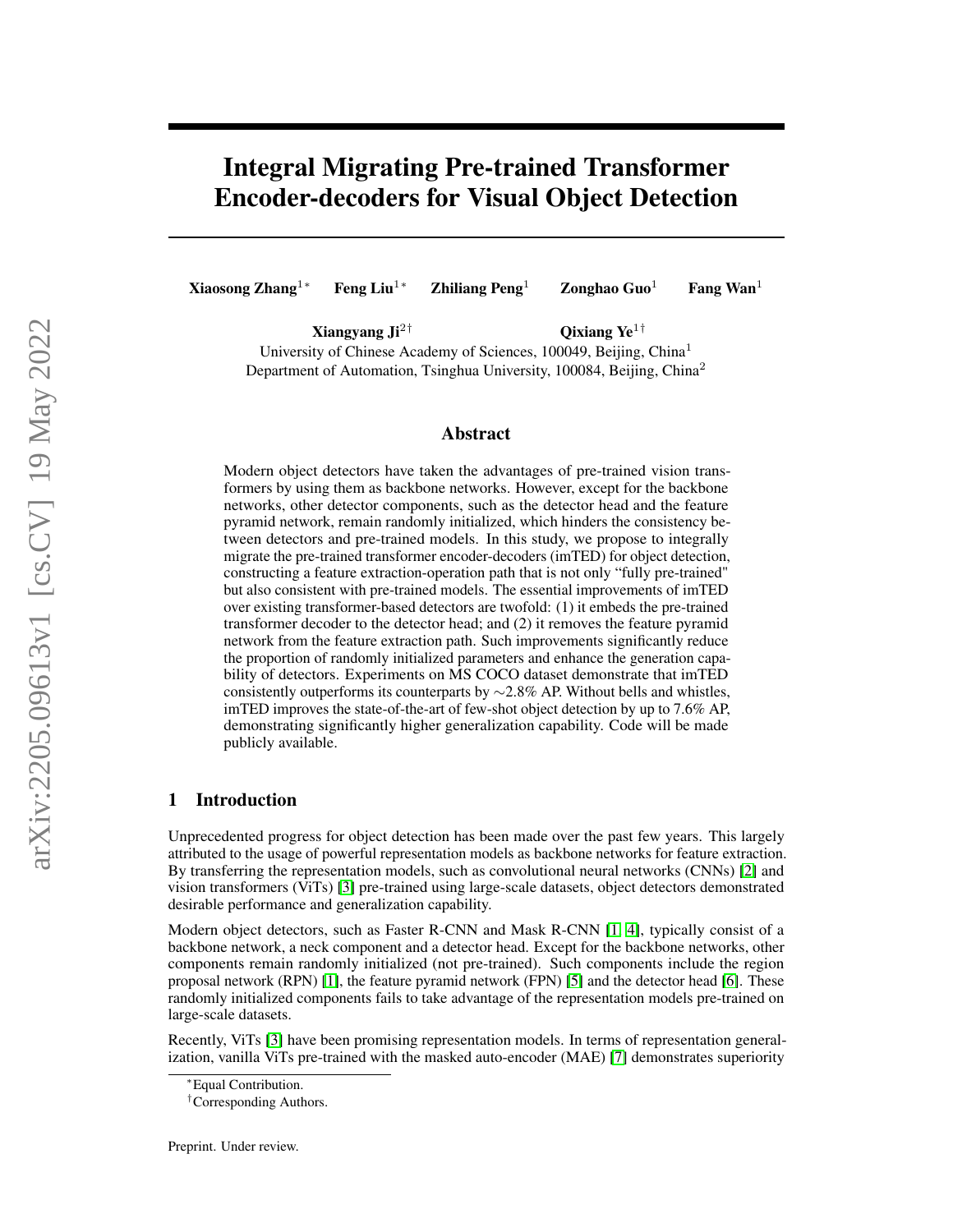

(b) Integral migrating of pre-trained models (ours)

Figure 1: Comparison of imTED with the baseline detector  $(e.g.,$  Faster R-CNN [\[1\]](#page-8-2) with a ViT encoder). The baseline detector solely transfers a pre-trained backbone network. By contrast, the imTED integrally migrates the pre-trained transformer encoder-detectors for object detection.

when compared to its supervised counterparts. Since the introduction of vanilla transformer [\[8\]](#page-9-0) to computer vision, the effort of taming pre-trained ViTs for object detection has never stopped [\[9,](#page-9-1) [10\]](#page-9-2). ViTs pre-trained with MAE have been demonstrating great potential to be powerful detector backbones [\[10,](#page-9-2) [11\]](#page-9-3).

In this study, we do not design any new components for object detectors; instead, we make minimal adaptations to improve their generalization capability. Specifically, we propose to integrally migrate pre-trained transformer encoder-decoders (imTED) to object detectors, constructing a feature extraction-operation path which is not only "fully pre-trained" but also consistent with pre-trained models. To fulfill this purpose, our imTED detector makes use of the transformer encoder pre-trained with MAE as the backbone and the MAE decoder as the detector head. imTED breaks the routine to remove the FPN (which is not pre-trained) from the feature extraction path while leveraging adaptive receptive fields provide by the attention mechanism in vision transformers [\[3\]](#page-8-1) to handle objects at multiple scales. These designs guarantee integral migrating pre-trained transformer encoder-detector for object detection.

By adding linear output layers, *i.e.*, the light-weight classification layer and regression layer, atop the migrated transformer encoder-decoder, imTED classifies and localizes objects based on powerful features extracted by the pre-trained models. The plausibility of integrally migrating pre-trained encoder-decoders and introducing randomly initialized linear layers is analyzed from the perspective of model optimization. We also justify that migrating the pre-trained decoder to the detector head and removing the FPN facilitate stronger minima for the non-convex loss function when training detectors.

The competitiveness of imTED is validated using popular object detectors including Faster R-CNN and Mask R-CNN [\[1,](#page-8-2) [4\]](#page-8-3). Experiments on the MS COCO dataset demonstrate that imTED with the ViT-base model outperforms its counterpart by  $\sim$ 2.8% AP at moderate computational cost.

Benefiting from the integral migration of pre-trained models, imTED demonstrates strong generalization capability, which is validated by low-shot and few-shot detection tasks. When reducing the proportion of the training data, the performance gain of imTED monotonously improves. When training a few-shot object detector, by freezing the backbone network while fine-tuning the rest detector components, imTED improves the performance by up to 7.6% AP. imTED opens up a promising direction for few-shot object detection using vision transformers.

The contributions of this study are concluded as follows: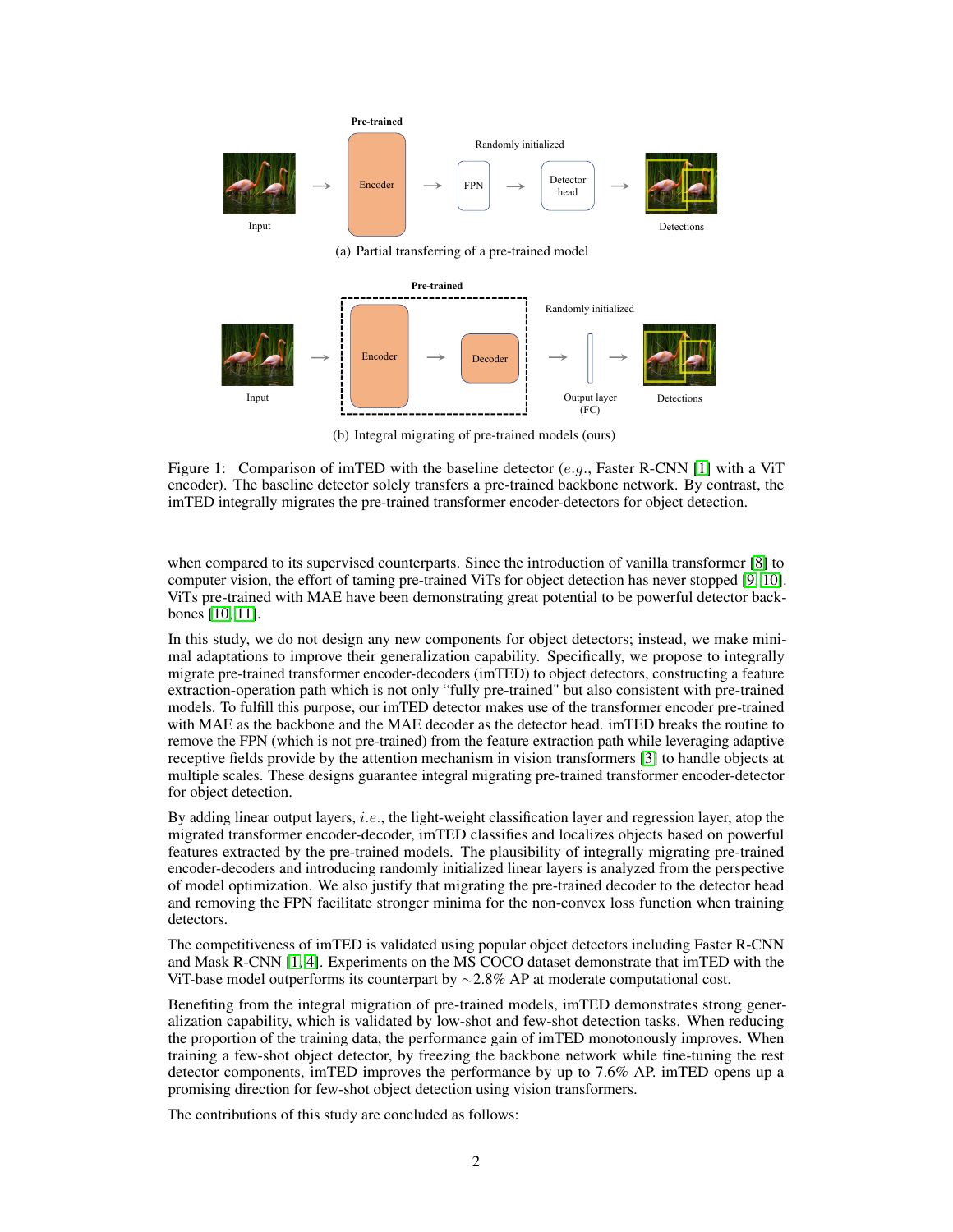- We propose to integrally migrate pre-trained transformer encoder-decoders (imTED) to object detectors, constructing a "fully pre-trained" feature extraction-operation path to improve their generalization capability.
- We analyze the plausibility of integral migration of pre-trained encoder-decoders and using randomly initialized linear layers in terms of model optimization.
- imTED not only achieves significant performance gains in object detection, but establishes a solid baseline for few-shot detection using vision transformers.

# 2 Related Work

Representation Models. Object detection has widely explored the representation models trained using large-scale datasets as feature extractors. Over the past decade, CNNs [\[12](#page-9-4)[–16\]](#page-9-5) have dominated the area of representation models. More recently, vision transformers [\[17–](#page-9-6)[20\]](#page-9-7) became promising representation models. Vision transformers including ViT [\[17\]](#page-9-6), Swin [\[18\]](#page-9-8), MViT [\[19\]](#page-9-9), and PvT [\[20\]](#page-9-7) demonstrated great potential in object detection. The vision transformers [\[21](#page-9-10)[–23\]](#page-9-11) trained with selfsupervised paradigms were validated to have higher generalization capability. Such generalization capability was pushed to new heights by MAE [\[23\]](#page-9-11), which constructs not only representation models for feature extraction but also decoders for feature operation.

The representation model, FPN [\[24\]](#page-9-12) and detector head occupy most of the learnable parameters of an object detector. Model object detectors, either CNN-based [\[25](#page-9-13)[–29\]](#page-9-14) or transformer-based [\[30,](#page-10-0) [31\]](#page-10-1), utilized pre-trained representation models as encoders to extract features, while leaving FPN and detector heads with randomly initialized parameters. These randomly initialized parameters, when finetuned using fewer samples, could get stuck to local minimums. The problem of making a "fully pre-trained" detector remains.

Feature Pyramid Network. FPN [\[24\]](#page-9-12) leverages a top-down structure with lateral connections to construct high-level semantic feature maps at multiple scales, enhancing the flexibility for multi-scale representation. It is designed to adapt hierarchical CNN features but not compatible with plain representation models,  $e.g.,$  ViT [\[17\]](#page-9-6) and MAE [\[23\]](#page-9-11). To solve this problem, a small network was designed to obtain multi-scale features [\[32\]](#page-10-2), but this unfortunately caused more parameters being randomly initialized. VitDet [\[33\]](#page-10-3) proposed to remove the top-down feature fusion to simplify FPN. The main differences between VitDet [\[33\]](#page-10-3), [\[32\]](#page-10-2) and our imTED are twofold. For the ROI head, imTED simply feeds the last feature map of the MAE encoder to the RoI-Align component, without using FPN. The aligned features are fed to the pre-trained transformer decoder for further processing. Such designs guarantee that the feature extraction-operation path be consistent with that of MAE.

**Detector Head.** DETRs [\[30,](#page-10-0) [31\]](#page-10-1) are representative detectors, which leverage the long-range feature dependency of vision transformers to predict object locations. Vision transformers in DETRs are randomly initialized and only used to process features extracted by CNN. By contrast, the transformer in our imTED is pre-trained and utilized to process both images and features. ViDT [\[34\]](#page-10-4) replaces the CNN backbone used by DETR [\[30\]](#page-10-0) with a pre-trained transformer but still leaving the following transformer neck randomly initialized.

Both VitDet [\[33,](#page-10-3) [32\]](#page-10-2) and MIMDet [\[35\]](#page-10-5) leverage the self-supervised MAEs to extract features. However, VitDet solely leverages the pre-trained MAE encoder but deprecates the pre-trained decoder. Whereas, the proposed imTED utilizes both the pre-trained encoder and the pre-trained decoder. MIMDet [\[35\]](#page-10-5) utilizes both the encoder and decoder for feature extraction. However, the detector head in MIMDet remains randomly initialized. By contrast, the imTED approach in this study utilizes the pre-trained encoder to extract features and the pre-trained decoder as the detector head, constructing a "fully pre-trained" feature selection-operation path.

## 3 Methodology

The goal of this study is to integrally migrate the pre-trained transformer encoder-decoder as the main detector components. To this end, we choose encoder-decoders pre-trained by MAE [\[7\]](#page-8-6) and transfer them to conventional two-stage detectors,  $e.g.,$  Faster R-CNN and Mask R-CNN [\[1,](#page-8-2) [4\]](#page-8-3). In this section, we first address how to migrate the pre-trained encoder-decoders. We then describe the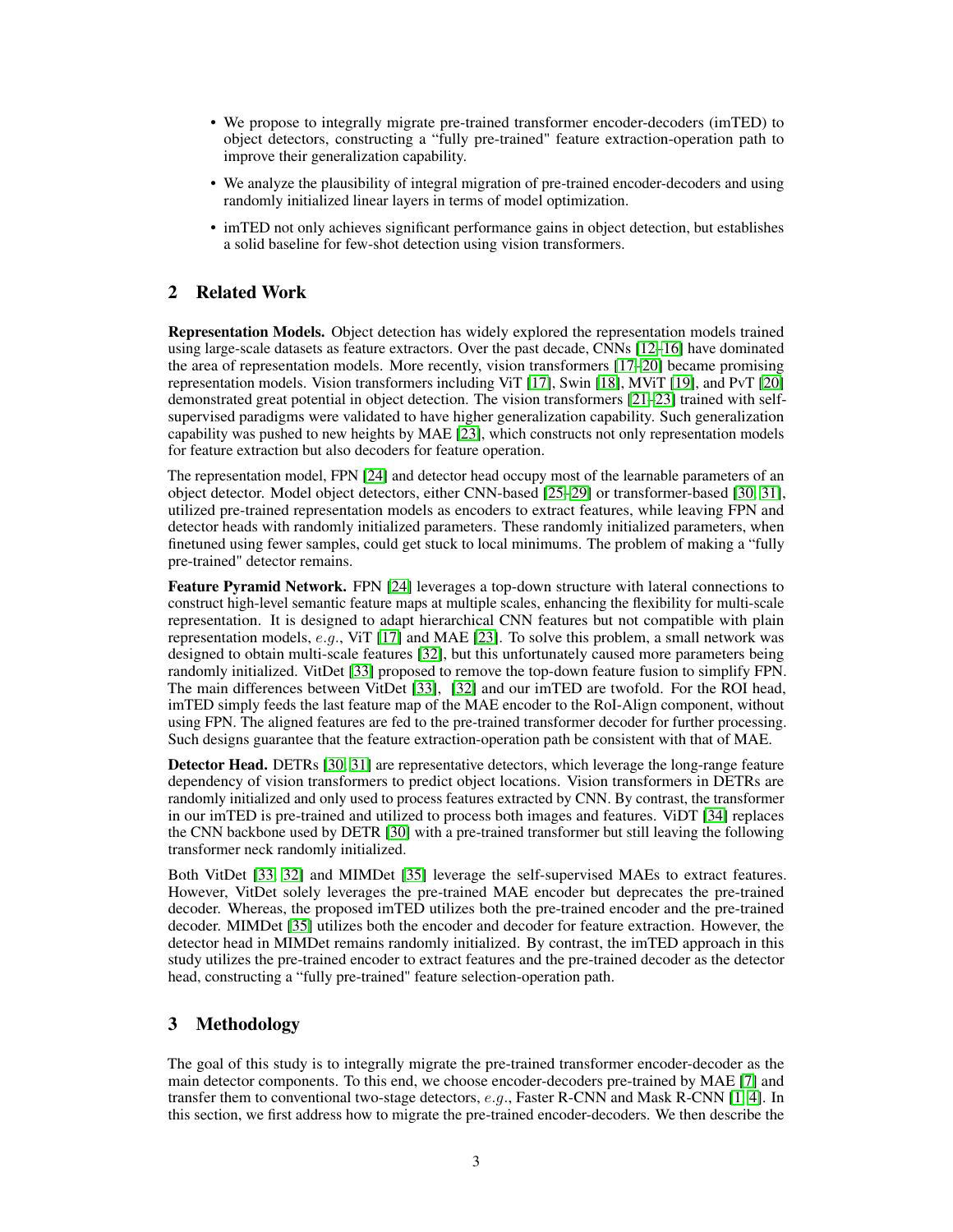

<span id="page-3-0"></span>Figure 2: Detection architecture. While the baseline detector [\[1,](#page-8-2) [4\]](#page-8-3) uses several randomly initialized component for feature extraction, our imTED detector integrally migrates the transformer encoderdecoder, constructing a "fully pre-trained" path for feature extraction and operation.

detailed implementation of the detector components. Finally, we analyze light-weight output layers and why they are randomly initialized.

## 3.1 Integral Migration of Pre-trained Models

A Faster R-CNN detector consists of the following components: a backbone network, a feature pyramid network (FPN), a region proposal network (RPN) and a detector head. The conventional detectors partially transfers pre-trained models. Typically, they use a pre-trained representation model, either supervised or unsupervised, as the backbone network for feature extraction. However, the FPN, RPN and detector head, which occupy a large proportion ( $\sim 40\%$ ) of learnable parameters, remained trained from scratch. One important reason is that the backbone networks specified for image classification [\[36\]](#page-10-6) can not be directly used for multi-scale feature extraction and instance localization.

Recently, MAE [\[7\]](#page-8-6) defines a self-supervised pre-trained encoder-decoder based on the pretext task of masked pixel reconstruction. By randomly masking image patches and reconstructing the masked image patches, MAE trains an encoder for feature extraction and a decoder for image context modeling. The conventional way of using the pre-trained MAE model is to employ the encoder as the backbone for object feature extraction [\[10,](#page-9-2) [11\]](#page-9-3). Whereas, we think that the pre-trained encoderdecoder can be integrally migrated for object detection, so that detectors not only leverage the encoder for feature extraction but also the a decoder for context information modeling. By integral migrating the encoder-decoder, we aim to fulfill the purpose that as many as detector parameters being pre-trained.

The architecture of the proposed imTED detector is provided in Fig. [2.](#page-3-0) The detector takes the pre-trained encoder-decoder as main components, using output fully connected layers for object classification and localization, while keeping the proposal generation component unchanged. When using the ViT-S [\[3\]](#page-8-1) model, the Faster R-CNN detector has ∼17.7M parameters trained from scratch, while imTED changes this figure to ∼3.3M, which infers an 81.3% reduction of randomly initialized parameters. Larger proportions of pre-trained parameters imply higher detector generalization capability, which is confirmed through experiments.

# 3.2 Implementation Details

In the Faster R-CNN detector, the backbone, the FPN and the detector head construct a path for proposal feature extraction and operation. If we use the encoder as the backbone, set the decoder as a detector head, and removing the FPN from the feature extraction path, we can integrally migrate the encoder-decoder as the main component of the Faster R-CNN detector. The architecture of RPN is not updated as it plays the role of generating region proposals but dose not disturb the feature stream for final classification and localization. In other words, imTED is implemented by simply adding a few linear layers and a proposal generation module to the fully pre-trained encoder-decoder, Fig. [2.](#page-3-0) With these implementation details, imTED's architecture is greatly simplified while the detection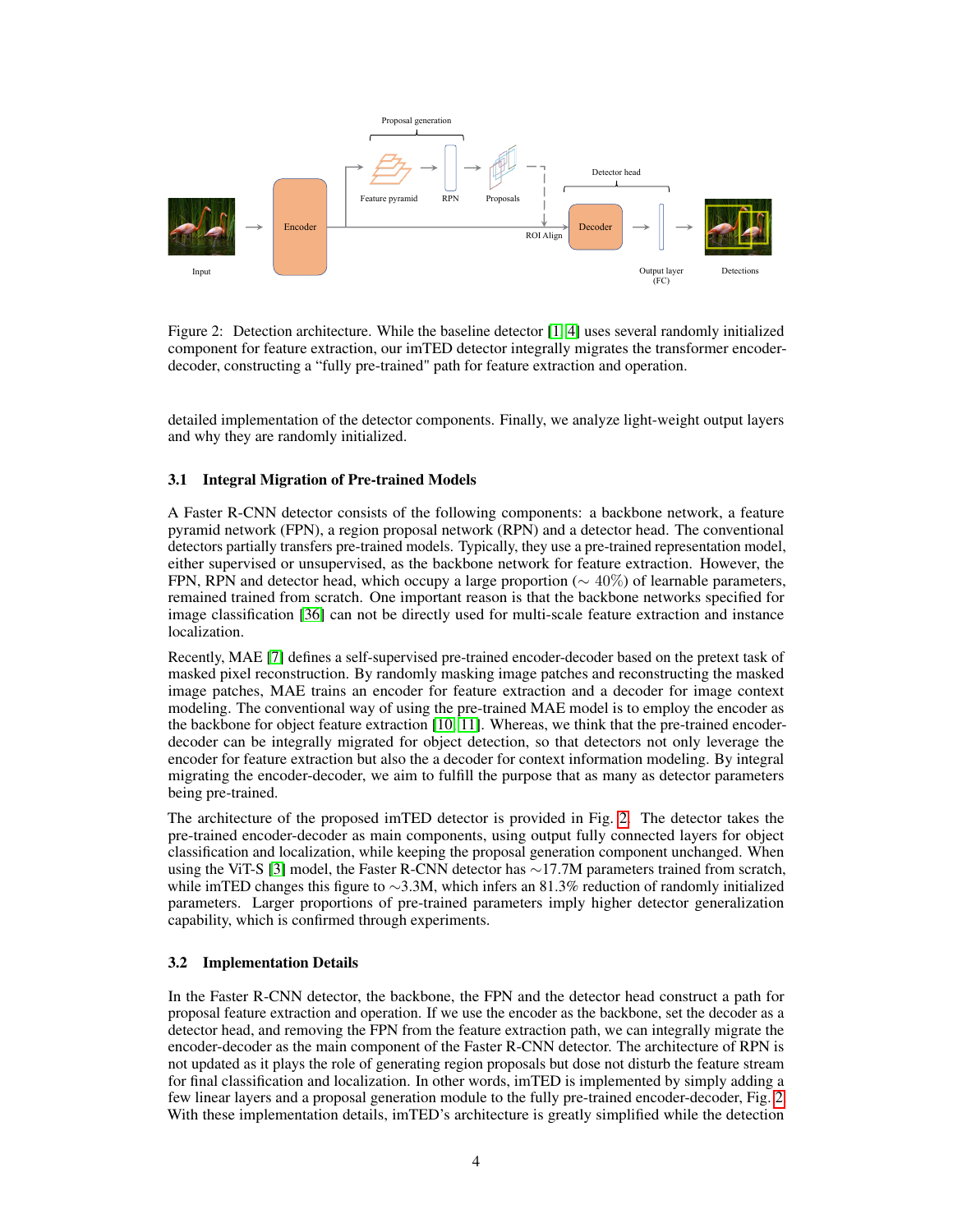performance is improved. In what follows, we describe the implementations of the backbone, the proposal generation module and the detector head.

Backbone network. The pre-trained transformer encoder is set as the backbone network. There is no modification to the transformer encoder except for resizing the encoder's positional embedding so that they are consistent with input image sizes. The transformer encoder outputs single-scale feature maps which are down-sampled by a factor of 16 relative to the input image. Meanwhile, to produce multi-scale feature maps, we up-sample or down-sample intermediate ViT feature maps by placing four resolution-modifying modules at equally spaced intervals of d/4 transformer blocks following  $[10]$ , where d denotes the total number of blocks.

Region proposal generation. In the two-stage detection architecture [\[1\]](#page-8-2), dense region proposals are required to be generated for final object detection. This is done by RPN, which uses pre-defined five-scale anchors to predict proposal boxes. As shown in Fig. [2,](#page-3-0) the RPN uses the feature pyramid obtained by the encoder as input. By passing the features of the five-scale anchors through the RPN, it predicts dense region proposals. The training of the RPN parameters, i.e., the weights of the fully connected output layer, is consistent with that of Faster RCNN [\[1\]](#page-8-2).

Detector head. A pre-trained MAE decoder is employed to replace the randomly initialized network layers and to construct the detector head, which consists of a decoder and two linear layers. For each region proposal box, an ROI-Align operation is used to extract the features for each region proposal from the feature maps extracted by the backbone (encoder). Proposal features are then embedded with location information by summarizing with position embedding [\[7\]](#page-8-6). Such proposal features are then fed to the decoder and operated with alternative attention and MLP layers. The operated features are finally fed to the linear classification and regression layers to predict object categories and location offsets.

#### <span id="page-4-1"></span>3.3 Output Layers

Atop the integrally migrated encoder-decoder, Fig. [2,](#page-3-0) imTED adds a few linear layers, referred to as output layers, for classification and regression. These output layers use randomly initialized weights because the pre-trained model does not involve a bounding box regression component, which is indispensable for a detector. Meanwhile,



<span id="page-4-0"></span>Figure 3: Optimizing hidden layer (upper) and output layer (lower) parameters.  $\theta^{(*)}$  denotes optimized parameters.

the classification output layer needs to be re-initialized according to different object categories.

From the perspective of model optimization, using randomly initialized weights for the output layers is plausible. Let's consider a simple network, a multi-layer neural network with nonlinear hidden layers f parameterized with  $\theta_f$  and a linear output layer parameterized by  $\theta_o$ . When feeding a sample x to the network, the hidden layer features, output  $\hat{y}$ , and loss are sequentially calculated as  $x \xrightarrow{f_{\theta_f}} z \xrightarrow{f_{\theta_o}} \hat{y} \xrightarrow{\mathcal{L}}$  loss,. The loss is computed by  $\mathcal{L}(\hat{y}, y)$  where  $\mathcal L$  is a pre-defined loss function and y denotes the label of the input x. Due to the large number of non-linear operations contained in the hidden layers  $f$ , training of deep neural networks is a non-convex optimization problem. In downstream tasks, the large number of hidden parameters  $\theta_f$  require to be initialized by the pre-trained models so that they converge to stronger local minima, Fig. [3.](#page-4-0) Unlike the hidden layer, the output layer itself is a simple linear function with a single global minima. Even if the output layers use randomly initialized weights, the loss function can be optimized to a global minimum.

## 4 Experiment

#### 4.1 Experimental Setting

The ViT models are categorized to ViT-S and ViT-B [\[3\]](#page-8-1) according to the parameter scales. These models are pre-trained on ImageNet-1K using the self-supervised MAE method [\[7\]](#page-8-6) for 1600 epochs.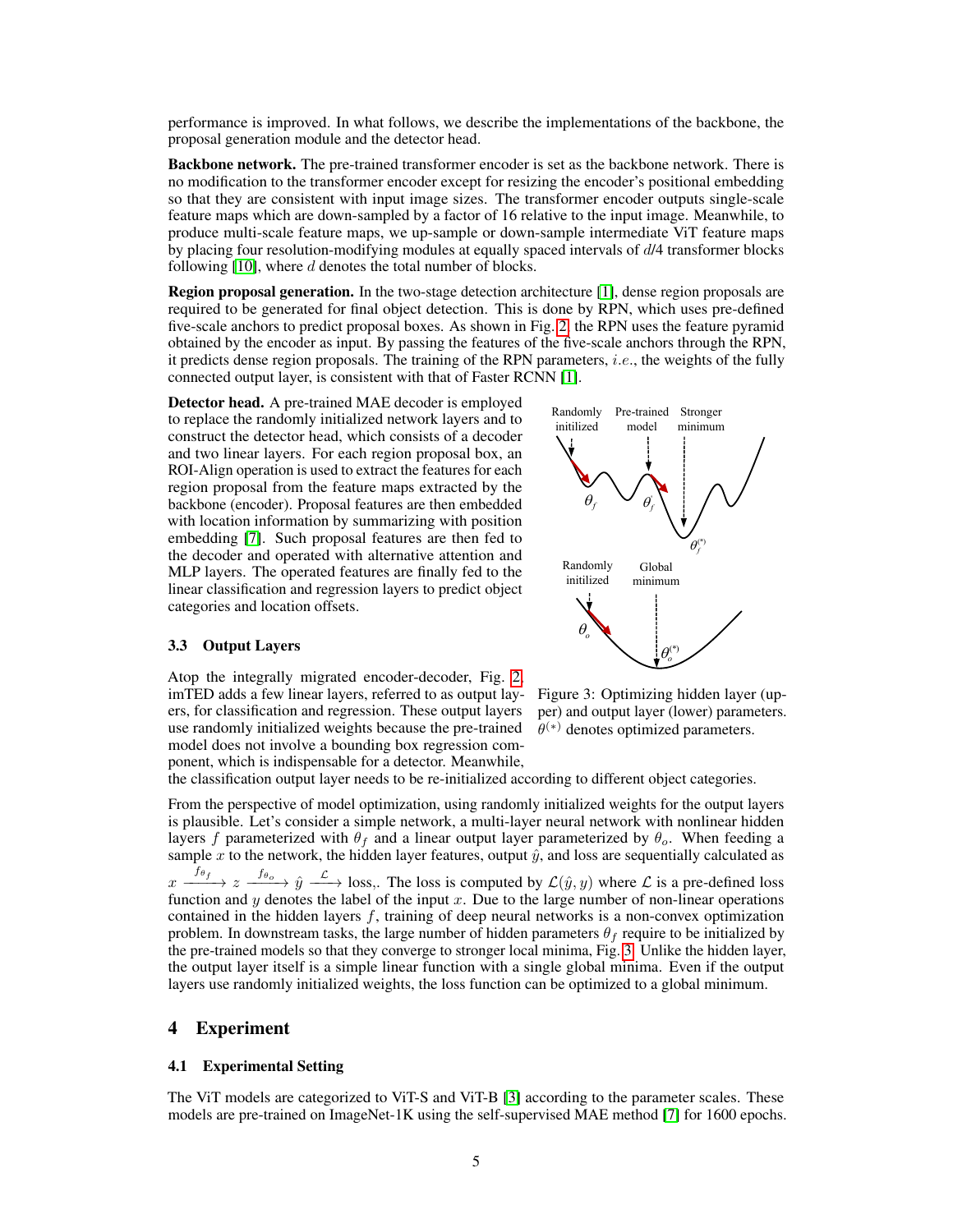|                |                        |            |        | <b>Faster R-CNN</b> |           |           | <b>Mask R-CNN</b> |                    |  |
|----------------|------------------------|------------|--------|---------------------|-----------|-----------|-------------------|--------------------|--|
| Approach       | <b>Backbone</b>        | Pre-train  | Epochs | AP                  | $AP_{50}$ | $AP_{75}$ | AP <sub>box</sub> | AP <sup>mask</sup> |  |
| Baseline [42]  | ResNeXt <sub>101</sub> | $1k$ , sup | 36     | 43.1                | 63.6      | 47.2      | 44.5              | 39.7               |  |
| Baseline [18]  | Swin-B                 | 1k, sup    | 36     |                     |           |           | 48.5              | 43.4               |  |
| Baseline [43]  | $MViTv2-B$             | 1k, sup    | 36     |                     |           | -         | 51.0              | 45.7               |  |
| Baseline [1]   | ViT-B                  | 1k, MAE    | 36     | 49.4                | 70.2      | 54.4      | 50.1              | 44.8               |  |
| MIMDet $[35]$  | ViT-B                  | 1k. MAE    | 36     |                     |           | -         | 51.5              | 46.0               |  |
| ViTDet† [11]   | ViT-B                  | 1k, MAE    | 100    |                     |           | -         | 51.6              | 45.9               |  |
| $imTED$ (ours) | ViT-S                  | 1k, MAE    | 36     | 47.3                | 68.6      | 51.0      | 48.0              | 42.8               |  |
| imTED (ours)   | ViT-B                  | 1k. MAE    | 36     | 52.2                | 72.8      | 57.1      | 52.6              | 46.7               |  |

<span id="page-5-0"></span>Table 1: Object detection performance on the MS COCO dataset. Comparison of the proposed imTED detector with the state-of-the-art detectors using vision transformers as backbones. † dentoes using soft-nms [\[41\]](#page-10-7).

By adding four linear output layers and parameter-less interpolation operations atop the pre-trained encoder-decoder, the imTED detector is constructed. The detectors are evaluated on the MS COCO dataset [\[37\]](#page-10-10), which consists of ∼118k training images and 5k validation images. Data augmentation strategies are defined by resizing image with shorter size between 480 and 800 while the longer side no larger than 1333 [\[38\]](#page-10-11) . The detector is trained using the AdamW optimizer [\[39\]](#page-10-12) with a learning rate 1e-4, a weight decay of 0.05. The training lasts for  $3 \times$  schedule (36 epochs with the learning rate decayed by 10 at epochs 27 and 33). The batch size is 16, distributed across 8 GPUs (2 images per GPU). For the ViT-S/B models, a layer-wise lr decay [\[40\]](#page-10-13) of 0.75 and a drop path rate of 0.1/0.2 are also applied.

## 4.2 Detection Performance

In Table [1,](#page-5-0) the proposed imTED detectors are evaluated and compared with the state-of-the-art detectors using vision transformer backbones. By replacing the ResNeXt101 backbone with an pre-trained ViT model pre-trained with the MAE method, the baseline (Faster R-CNN detector) it improves the average precision (AP) from  $43.1\%$  to  $49.4\%$ , which validates the effectiveness of using pre-trained ViT models for object detection. Given the strong baseline, imTED improves the AP by 2.8% (from 49.4% to 52.2%), which is a large margin. In specific, it respectively improves the AP50 by 2.6% (from 70.2% to 72.8), and the AP75 by 2.7% (from 54.4% to 57.1). When using the Mask R-CNN framework, imTED respectively improves the APboxby 2.5% and the APmaskby 1.9%, which are all significant margins.

imTED also significantly outperforms the state-of-the-art detectors *i.e.*, MIMDet and ViTDet, which use MAE pre-trained vision transformers as backbones. VitDet solely leverages the pre-trained MAE encoder but consistently deprecates the pre-trained decoder, and thereby does not fully explore the potential of the pre-trained models. MIMDet leverages both the encoder and decoder for feature extraction but remains using a randomly initialized detector head, which deteriorates its generalization capability. The proposed imTED overcomes these disadvantages and achieves higher detection performance.

In Fig. [4](#page-6-0) we compared some detection results of the baseline detector and our imTED approach. It can be seen that the baseline detector misses some occluded objects, for the reason that they have only partially valid features. By contrast, imTED can correctly localize and classify these occluded objects. The reason lies in that the transformer encoder-decoders have been pre-trained to have the capability to recover masked/occluded object parts. Such capability is transferred to the detectors when integrally migrating the encoder-decoder models.

## 4.3 Ablation Study

In ablations, we fine-tune the detector for  $1 \times$  schedule (12 epochs with the learning rate decayed by 10× at epochs 9 and 11) on the *train*2017 split and evaluate on the *val*2017 split. By default, the ViT-S [\[44\]](#page-10-14) is set as the backbone (encoder), and a 4-layer decoder with dimension 196 is used for the detector head. Unless otherwise specified, our ablation experiments are performed on Faster R-CNN.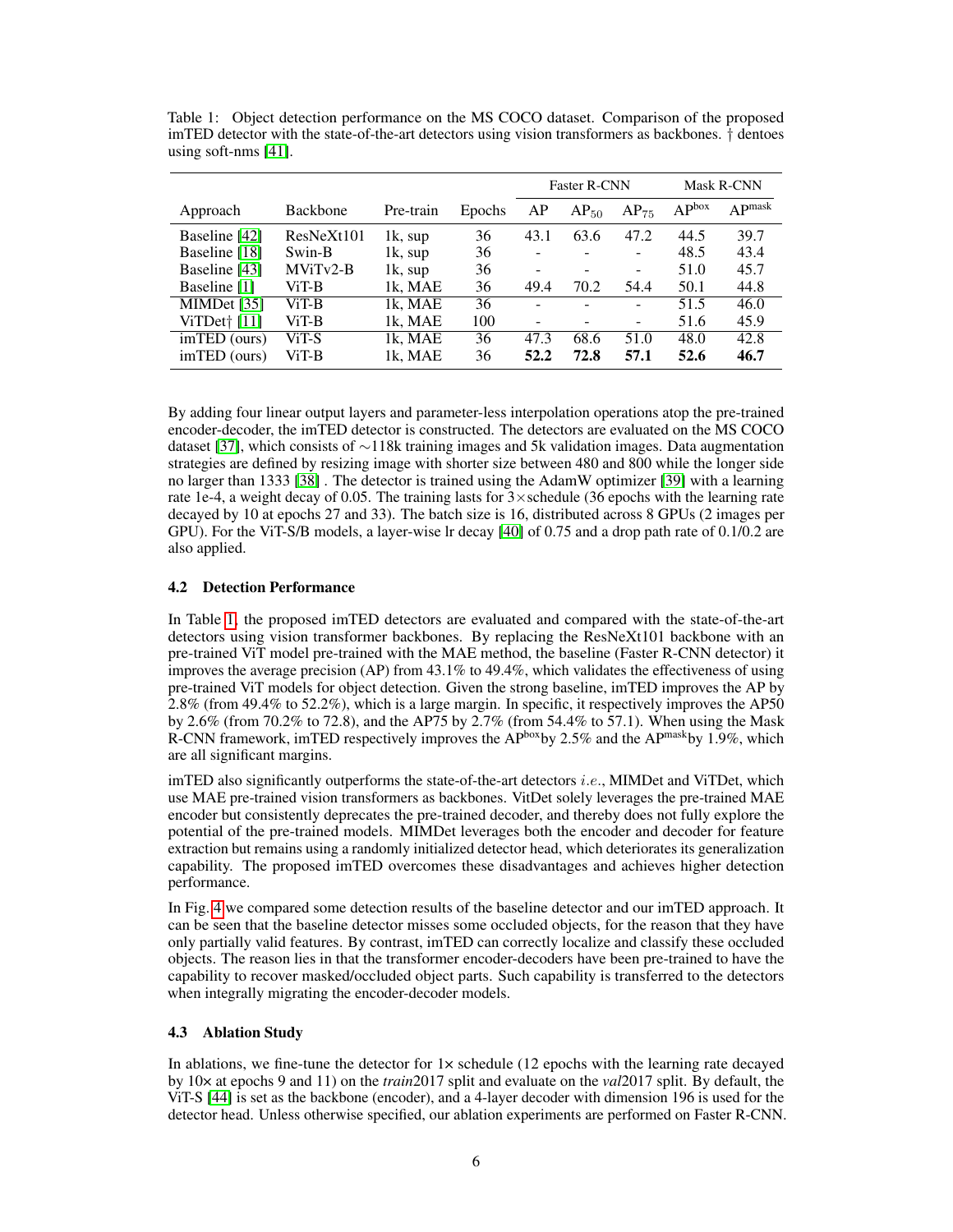

Figure 4: Comparison of detection results. The first row presents the results of the baseline detector and second row the results of the proposed imTED detector. Objects in blue bounding boxes are detected by both the baseline detector and imTED. Objects in green bounding boxes are missed by the baseline detector but correctly detected by imTED. (best viewed in color)

<span id="page-6-1"></span><span id="page-6-0"></span>Table 2: Ablation studies using ViT-S as the backbone (encoder).  $\star$  indicates that the module is initialized with MAE pre-trained weights. FPS is tested on a Tesla A100 GPU.

| Detector Head FPN | Params FLOPs FPS AP $AP_{50}$ $AP_{75}$ $AP_{8}$ $AP_{M}$ $AP_{L}$ |      |      |           |      |      |      |      |      |
|-------------------|--------------------------------------------------------------------|------|------|-----------|------|------|------|------|------|
| <b>FC</b> Layers  | 41.1M                                                              | 343G |      | 20.3 41.2 | 62.5 | 44.8 | 24.1 | 44.2 | 55.1 |
| Decoder           | 30.1M                                                              | 415G | 14.1 | 42.2      | 62.4 | 45.8 | 25.8 | 45.0 | 57.0 |
| $Decoder^*$       | 30.1M                                                              | 415G | 14.1 | 42.5      | 63.0 | 46.1 | 25.6 | 45.4 | 57.7 |
| $Decoder^*$       | 30.1M                                                              | 415G | 14.2 | 43.1      | 64.1 | 46.9 | 25.0 | 46.5 | 58.6 |

Integral migration. We replace the Faster R-CNN detector head with the pre-trained MAE decoder, and skip the FPN when preparing decoder's input to construct a integrally pre-trained feature extraction-operation path. The baseline detector (Faster R-CNN) only uses a pre-trained encoder as backbone following [\[10\]](#page-9-2). Its predictions are obtained from FPN and some fully connected layers in the detector head.

In Table [2,](#page-6-1) when replacing the detector head with a decoder without pre-training,  $1.0\%$  (42.2% vs. 41.2%) AP gain is observed. When the decoder is initialized using the MAE pre-trained weights, imTED improves the performance by 1.3% (42.5% vs. 41.2%) over the baseline detector. By skipping FPN and constructing a fully pre-trained feature extraction-operation path, imTED improves by 1.9% (43.1% vs. 41.2%). These significant performance gains, considering the extensively investigated problem and the challenging aspects of the dataset, validate the effect of the proposed imTED approach.

In Table [2,](#page-6-1) we notice that replacing the fully connection layers with the pre-trained decoder brings a moderate increase of computational cost, *i.e.*, the FLOPs increases from 343G to 415G while FPS decrease from 20.3 to 14.2.

Output layers. The analysis in Sec. [3.3](#page-4-1) indicates that the optimization of the output layers is easier, as the most of the parameters of the detector head have been pre-trained while the loss function with

<span id="page-6-2"></span>

| Encoder-decoder                         | <b>Classification Layer</b>                                      | Localization layer        |      | $AP$ $AP_{50}$ $AP_{75}$ |      |
|-----------------------------------------|------------------------------------------------------------------|---------------------------|------|--------------------------|------|
|                                         | Migrated from MAE Randomly initialized Randomly initialized 43.2 |                           |      | 63.9                     | 46.9 |
| Migrated from MAE                       | Pre-train initialized                                            | Randomly initialized 43.3 |      | 64.0                     | 46.9 |
| Migrated from MAE                       | Randomly initialized                                             | Pre-train initialized     | 43.1 | 64.1                     | 46.8 |
| Migrated from MAE Pre-train initialized |                                                                  | Pre-train initialized     | 43.3 | 64.1                     | 47.1 |

Table 3: Evaluation of output layers.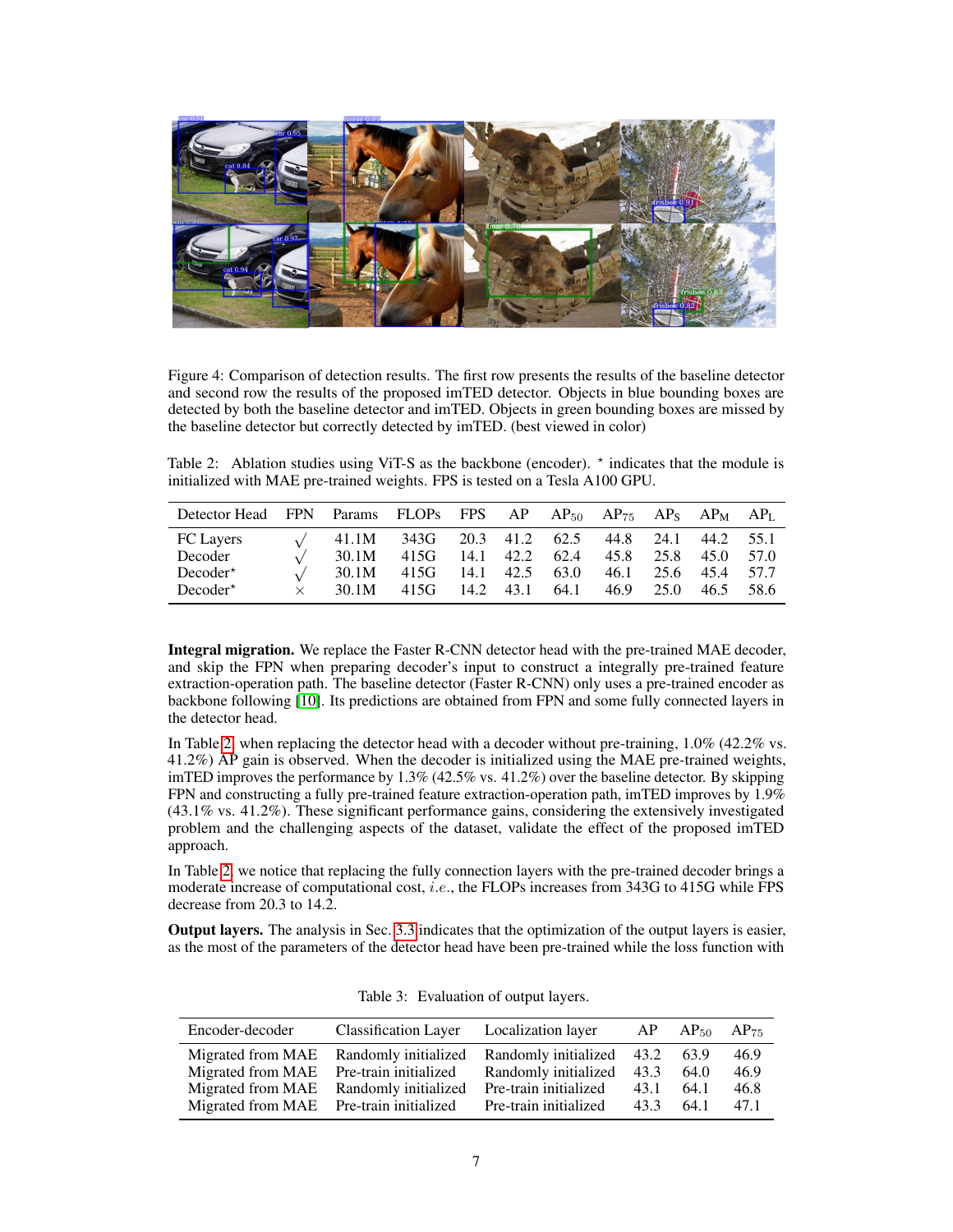Table 4: Ablation study for instance segmentation on the MS COCO dataset.

<span id="page-7-0"></span>

| Backbone          | Detector Head              | Mask Head                  | AP <sup>mask</sup> |      | $AP_{\rm s}^{\rm mask}$ $AP_{\rm M}^{\rm mask}$ $AP_{\rm I}^{\rm mask}$ |      |
|-------------------|----------------------------|----------------------------|--------------------|------|-------------------------------------------------------------------------|------|
| $Encoder^*$       | FC Layers                  | $4 \times$ Conv            | 37.8               | 20.4 | 40.7                                                                    | 52.5 |
| $Encoder^{\star}$ | $MAE$ Decoder <sup>*</sup> | $4 \times$ Conv            | 38.5               | 20.3 | 41.8                                                                    | 54.3 |
| $Encoder^*$       | $MAE$ Decoder <sup>*</sup> | <b>MAE</b> Decoder         | 38.7               | 20.4 | 42.3                                                                    | 54.6 |
| $Encoder^{\star}$ | $MAE$ Decoder <sup>*</sup> | $MAE$ Decoder <sup>*</sup> | 39.5               | 20.8 | 42.7                                                                    | 55.5 |

respect to the output layer parameters is convex. To validate that the output layers can be randomly initialized, we conduct comparable experiments in Table [3,](#page-6-2) where the output layer parameters are initialized using pre-trained weights. Due to the fact that the output layers of the detector are not included in the pre-trained encoder-decoder, we initialize the output layers by using the output layer parameters from a fine-tuned object detector. The comparison experiments show that using randomly initialized output layers, in either the classification layer or the localization, has negligible impact on detection performance.

Instance segmentation. The imTED detector can be used for instance segmentation by updating Faster R-CNN to Mask R-CNN [\[4\]](#page-8-3). The original mask head is mainly composed of four convolutional layers. We gradually replace it with the decoder structure in MAE and load the corresponding pre-trained weights. Experiments in Table [4](#page-7-0) show that the migration of pre-trained MAE decoder as the detector head improves the APmaskby 0.7%. Replacing the mask head with the decoder brings about 0.9% performance gain. By using fully-pre-trained decoders as detector and mask heads, imTED improves the the  $AP^{mask}$ by 1.7% in total.

Generalization capability. imTED has greater generalization capability because its feature extraction-operation procedure is consistent with the pre-trained representation models. To validate this capability, we evaluate the performance drops of detectors by gradually reducing the size of the training data, Fig. [5\(a\).](#page-7-1) When the percentage of training data reduces, the performance gains of imTED over the baseline detector monotonously increases. Larger performance gains with less training data demonstrate greater generalization capability. We also divide the different categories of the MS COCO dataset according to the number of training instances, and count the imTED's performance improvements. In Fig. [5\(b\),](#page-7-2) for object categories of less training instances, imTED outperforms the baseline detector by larger margins.

<span id="page-7-1"></span>

<span id="page-7-2"></span>Figure 5: Generalization capability.

#### 4.4 Few-shot Object Detection

imTED can be applied for few-shot object detection without any modification. Following Meta YOLO [\[45\]](#page-10-15), the object categories in MS COCO are divided into two groups: base classes with adequate annotations and novel classes with  $K$ -shot annotated instances. On MS COCO, 20 classes are selected as novel ones and the remaining 60 classes as base ones. The base classes are used to initialize the detector, *i.e.*, endowing it the ability to localize objects, through base training. The detector is then finetuned upon the novel classes for few-shot object detection. In Table [5,](#page-8-7) imTED respectively improves the state-of-the-arts of few-shot detection by 3.5% (19.0% to 22.5%) and 7.6% (22.6% to 30.2%) under 10-shot and 30-shot settings. The large performance gains further validate imTED's generalization capability.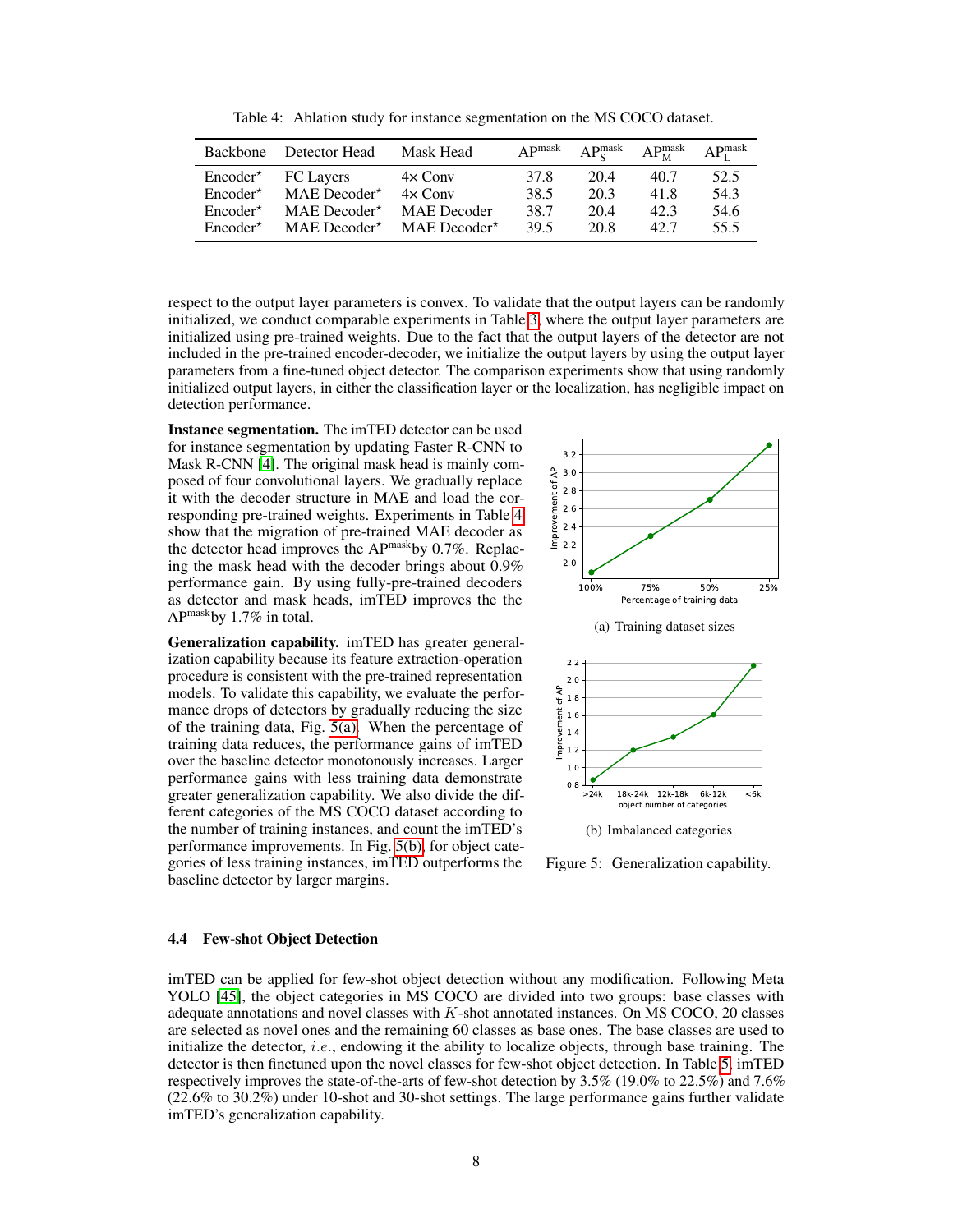<span id="page-8-7"></span>

| <b>Shots</b> | Method          | Detector             | AP   | AP50 | AP75                     | APS                          | <b>APM</b>               | APL  |
|--------------|-----------------|----------------------|------|------|--------------------------|------------------------------|--------------------------|------|
|              | Meta YOLO [45]  | YOLOv2               | 5.6  | 12.3 | 4.6                      | 0.9                          | 3.5                      | 10.5 |
|              | <b>CME</b> [46] | $FasterR-CNN + R101$ | 15.1 | 24.6 | 16.4                     | 4.6                          | 16.6                     | 26.0 |
|              | <b>FCT</b> [47] | PVTv2-B2-Li          | 17.1 |      | $\overline{\phantom{a}}$ | $\qquad \qquad \blacksquare$ |                          |      |
| 10           | Meta-DETR [48]  | $DETR + R101$        | 19.0 | 30.5 | 19.7                     |                              |                          |      |
|              | DeFRCN [49]     | $FasterR-CNN + R101$ | 18.5 |      | $\overline{\phantom{a}}$ |                              |                          |      |
|              | imTED(ours)     | $imTED + ViT-S$      | 15.0 | 25.7 | 15.2                     | 6.0                          | 13.5                     | 23.0 |
|              | imTED(ours)     | $imTED + ViT-B$      | 22.5 | 36.6 | 23.7                     | 6.8                          | 20.7                     | 36.1 |
|              | Meta YOLO [45]  | YOLOv2               | 9.1  | 19.0 | 7.6                      | 0.8                          | 4.9                      | 16.8 |
|              | <b>CME</b> [46] | $FasterR-CNN + R101$ | 16.9 | 28.0 | 17.8                     | 4.6                          | 18.0                     | 29.2 |
|              | <b>FCT</b> [47] | PVTv2-B2-Li          | 21.4 |      | $\overline{\phantom{0}}$ | $\overline{\phantom{0}}$     | $\overline{\phantom{0}}$ |      |
| 30           | Meta-DETR [48]  | $DETR + R101$        | 22.2 | 35.0 | 22.8                     |                              |                          |      |
|              | DeFRCN [49]     | FasterR-CNN $+$ R101 | 22.6 |      | $\overline{\phantom{0}}$ |                              |                          |      |
|              | imTED(ours)     | $imTED + ViT-S$      | 21.0 | 34.5 | 21.8                     | 7.2                          | 18.8                     | 33.7 |
|              | imTED(ours)     | $imTED + ViT-B$      | 30.2 | 47.4 | 32.5                     | 11.6                         | 28.8                     | 45.4 |

Table 5: Performance comparison of few-shot object detection.

## 5 Conclusion

We explored a novel object detection approach by integrally migrating pre-trained transformer encoder-decoders (imTED). The key idea was to construct a feature extraction-operation path that was not only "fully pre-trained" but also consistent with pre-trained models. By migrating the MAE decoder to the detector head, removing FPN on the feature extraction path, imTED superseded Faster R-CNN, being a simpler yet more effective detector.

Experiments on object detection, instance segmentation and few-shot object detection demonstrated the performance gains brought by imTED, with striking contrast with the baseline and the state-ofthe-arts. imTED provides a fresh insight to the design of object detectors using pre-trained vision transformer models.

Limitations. There are several limitations to the novel imTED approach which ought to be mentioned. (i) By using the decoder as the detector head, imTED has a moderate computational cost (FLOPS improves from 343 to 415G). (ii) It is not applicable to pre-trained models without decoders. These limitations should be solved in the future work.

Societal Impacts Our research focus on (i) designing novel approaches for object detection and (ii) instance segmentation. These two topics have been widely studied in the community, and our work does not have further societal impacts than others.

## References

- <span id="page-8-2"></span>[1] Shaoqing Ren, Kaiming He, Ross B. Girshick, and Jian Sun. Faster R-CNN: towards real-time object detection with region proposal networks. In *NIPS*, pages 91–99, 2015.
- <span id="page-8-0"></span>[2] Kaiming He, Xiangyu Zhang, Shaoqing Ren, and Jian Sun. Deep residual learning for image recognition. In *IEEE CVPR*, pages 770–778, 2016.
- <span id="page-8-1"></span>[3] Alexey Dosovitskiy, Lucas Beyer, Alexander Kolesnikov, Dirk Weissenborn, Xiaohua Zhai, Thomas Unterthiner, Mostafa Dehghani, Matthias Minderer, Georg Heigold, Sylvain Gelly, Jakob Uszkoreit, and Neil Houlsby. An image is worth 16x16 words: Transformers for image recognition at scale. In *ICLR*, 2021.
- <span id="page-8-3"></span>[4] Kaiming He, Georgia Gkioxari, Piotr Dollar, and Ross Girshick. Mask r-cnn. In *IEEE ICCV*, 2017.
- <span id="page-8-4"></span>[5] Tsung-Yi Lin, Piotr Dollár, Ross B. Girshick, Kaiming He, Bharath Hariharan, and Serge J. Belongie. Feature pyramid networks for object detection. In *IEEE CVPR*, pages 936–944, 2017.
- <span id="page-8-5"></span>[6] Ross Girshick. Fast r-cnn. In *IEEE ICCV*, pages 1440–1448, 2015.
- <span id="page-8-6"></span>[7] Kaiming He, Xinlei Chen, Saining Xie, Yanghao Li, Piotr Dollár, and Ross Girshick. Masked autoencoders are scalable vision learners. *arXiv preprint arXiv:2111.06377*, 2021.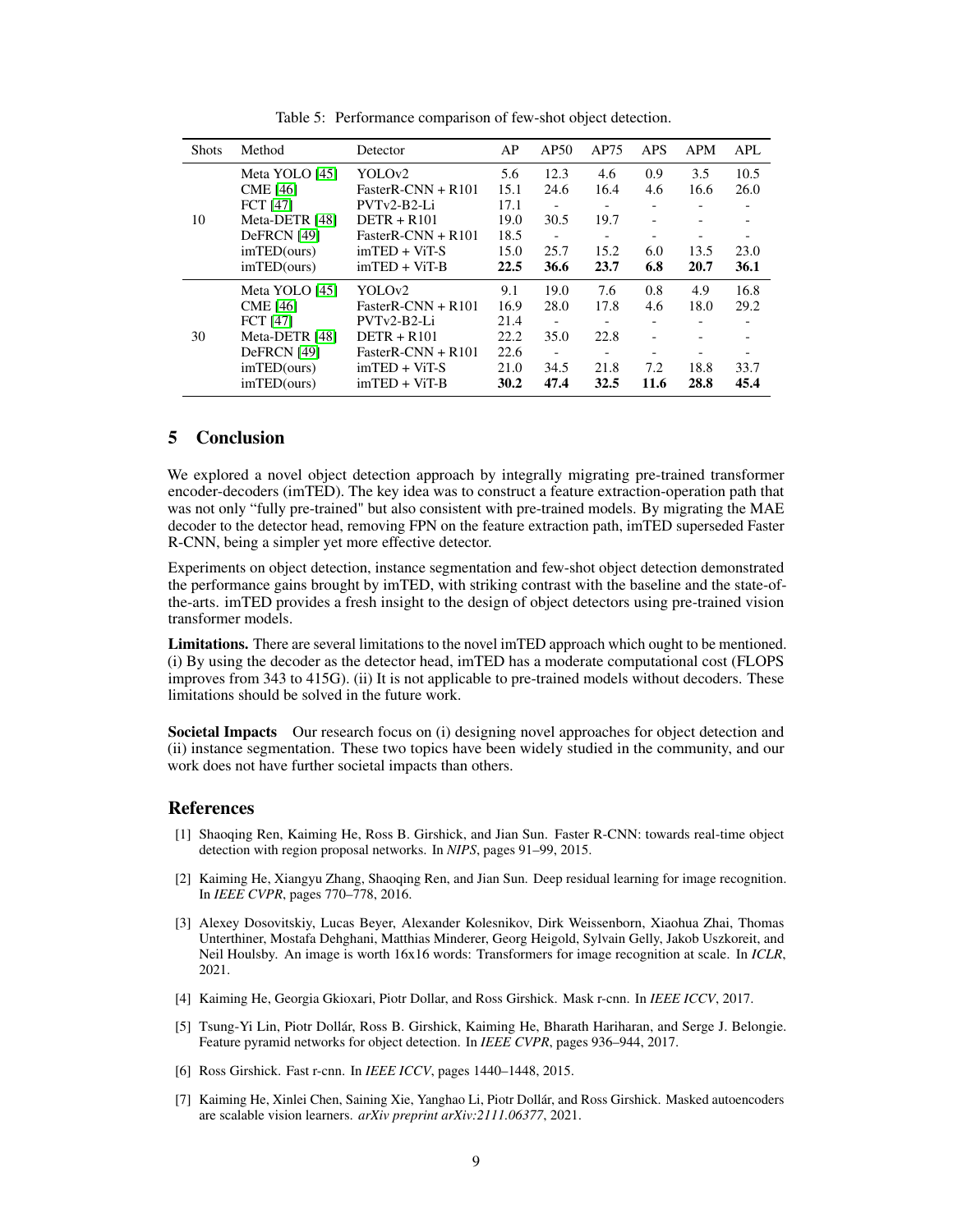- <span id="page-9-0"></span>[8] Ashish Vaswani, Noam Shazeer, Niki Parmar, Jakob Uszkoreit, Llion Jones, Aidan N Gomez, <sup>L</sup>ukasz Kaiser, and Illia Polosukhin. Attention is all you need. *NeurIPS*, 30, 2017.
- <span id="page-9-1"></span>[9] Wuyang Chen, Xianzhi Du, Fan Yang, Lucas Beyer, Xiaohua Zhai, Tsung-Yi Lin, Huizhong Chen, Jing Li, Xiaodan Song, Zhangyang Wang, et al. A simple single-scale vision transformer for object localization and instance segmentation. *arXiv preprint arXiv:2112.09747*, 2021.
- <span id="page-9-2"></span>[10] Yanghao Li, Saining Xie, Xinlei Chen, Piotr Dollar, Kaiming He, and Ross Girshick. Benchmarking detection transfer learning with vision transformers. *arXiv preprint arXiv:2111.11429*, 2021.
- <span id="page-9-3"></span>[11] Yanghao Li, Mao Hanzi Mao, Ross Girshick, and Kaiming He. Exploring plain vision transformer backbones for object detection. *arXiv preprint arXiv:2203.16527*, 2022.
- <span id="page-9-4"></span>[12] Alex Krizhevsky, Ilya Sutskever, and Geoffrey E Hinton. Imagenet classification with deep convolutional neural networks. *NeurIPS*, 25, 2012.
- [13] Karen Simonyan and Andrew Zisserman. Very deep convolutional networks for large-scale image recognition. *arXiv preprint arXiv:1409.1556*, 2014.
- [14] Christian Szegedy, Wei Liu, Yangqing Jia, Pierre Sermanet, Scott Reed, Dragomir Anguelov, Dumitru Erhan, Vincent Vanhoucke, and Andrew Rabinovich. Going deeper with convolutions. In *IEEE CVPR*, pages 1–9, 2015.
- [15] Kaiming He, Xiangyu Zhang, Shaoqing Ren, and Jian Sun. Deep residual learning for image recognition. In *IEEE CVPR*, pages 770–778, 2016.
- <span id="page-9-5"></span>[16] Saining Xie, Ross Girshick, Piotr Dollár, Zhuowen Tu, and Kaiming He. Aggregated residual transformations for deep neural networks. In *IEEE CVPR*, pages 1492–1500, 2017.
- <span id="page-9-6"></span>[17] Alexey Dosovitskiy, Lucas Beyer, Alexander Kolesnikov, Dirk Weissenborn, Xiaohua Zhai, Thomas Unterthiner, Mostafa Dehghani, Matthias Minderer, Georg Heigold, Sylvain Gelly, et al. An image is worth 16x16 words: Transformers for image recognition at scale. In *ICLR*, 2020.
- <span id="page-9-8"></span>[18] Ze Liu, Yutong Lin, Yue Cao, Han Hu, Yixuan Wei, Zheng Zhang, Stephen Lin, and Baining Guo. Swin transformer: Hierarchical vision transformer using shifted windows. In *IEEE CVPR*, pages 10012–10022, 2021.
- <span id="page-9-9"></span>[19] Haoqi Fan, Bo Xiong, Karttikeya Mangalam, Yanghao Li, Zhicheng Yan, Jitendra Malik, and Christoph Feichtenhofer. Multiscale vision transformers. In *IEEE CVPR*, pages 6824–6835, 2021.
- <span id="page-9-7"></span>[20] Wenhai Wang, Enze Xie, Xiang Li, Deng-Ping Fan, Kaitao Song, Ding Liang, Tong Lu, Ping Luo, and Ling Shao. Pyramid vision transformer: A versatile backbone for dense prediction without convolutions. In *IEEE CVPR*, pages 568–578, 2021.
- <span id="page-9-10"></span>[21] Hangbo Bao, Li Dong, and Furu Wei. Beit: Bert pre-training of image transformers. *arXiv preprint arXiv:2106.08254*, 2021.
- [22] Jinghao Zhou, Chen Wei, Huiyu Wang, Wei Shen, Cihang Xie, Alan Yuille, and Tao Kong. ibot: Image bert pre-training with online tokenizer. *arXiv preprint arXiv:2111.07832*, 2021.
- <span id="page-9-11"></span>[23] Kaiming He, Xinlei Chen, Saining Xie, Yanghao Li, Piotr Dollár, and Ross Girshick. Masked autoencoders are scalable vision learners. *arXiv preprint arXiv:2111.06377*, 2021.
- <span id="page-9-12"></span>[24] Tsung-Yi Lin, Piotr Dollár, Ross Girshick, Kaiming He, Bharath Hariharan, and Serge Belongie. Feature pyramid networks for object detection. In *IEEE CVPR*, pages 2117–2125, 2017.
- <span id="page-9-13"></span>[25] Wei Liu, Dragomir Anguelov, Dumitru Erhan, Christian Szegedy, Scott Reed, Cheng-Yang Fu, and Alexander C Berg. Ssd: Single shot multibox detector. In *ECCV*, pages 21–37. Springer, 2016.
- [26] Tsung-Yi Lin, Priya Goyal, Ross Girshick, Kaiming He, and Piotr Dollár. Focal loss for dense object detection. In *IEEE ICCV*, pages 2980–2988, 2017.
- [27] Ross Girshick. Fast r-cnn. In *IEEE ICCV*, pages 1440–1448, 2015.
- [28] Shaoqing Ren, Kaiming He, Ross Girshick, and Jian Sun. Faster r-cnn: Towards real-time object detection with region proposal networks. *NeurIPS*, 28, 2015.
- <span id="page-9-14"></span>[29] Kaiming He, Georgia Gkioxari, Piotr Dollár, and Ross Girshick. Mask r-cnn. In *IEEE ICCV*, pages 2961–2969, 2017.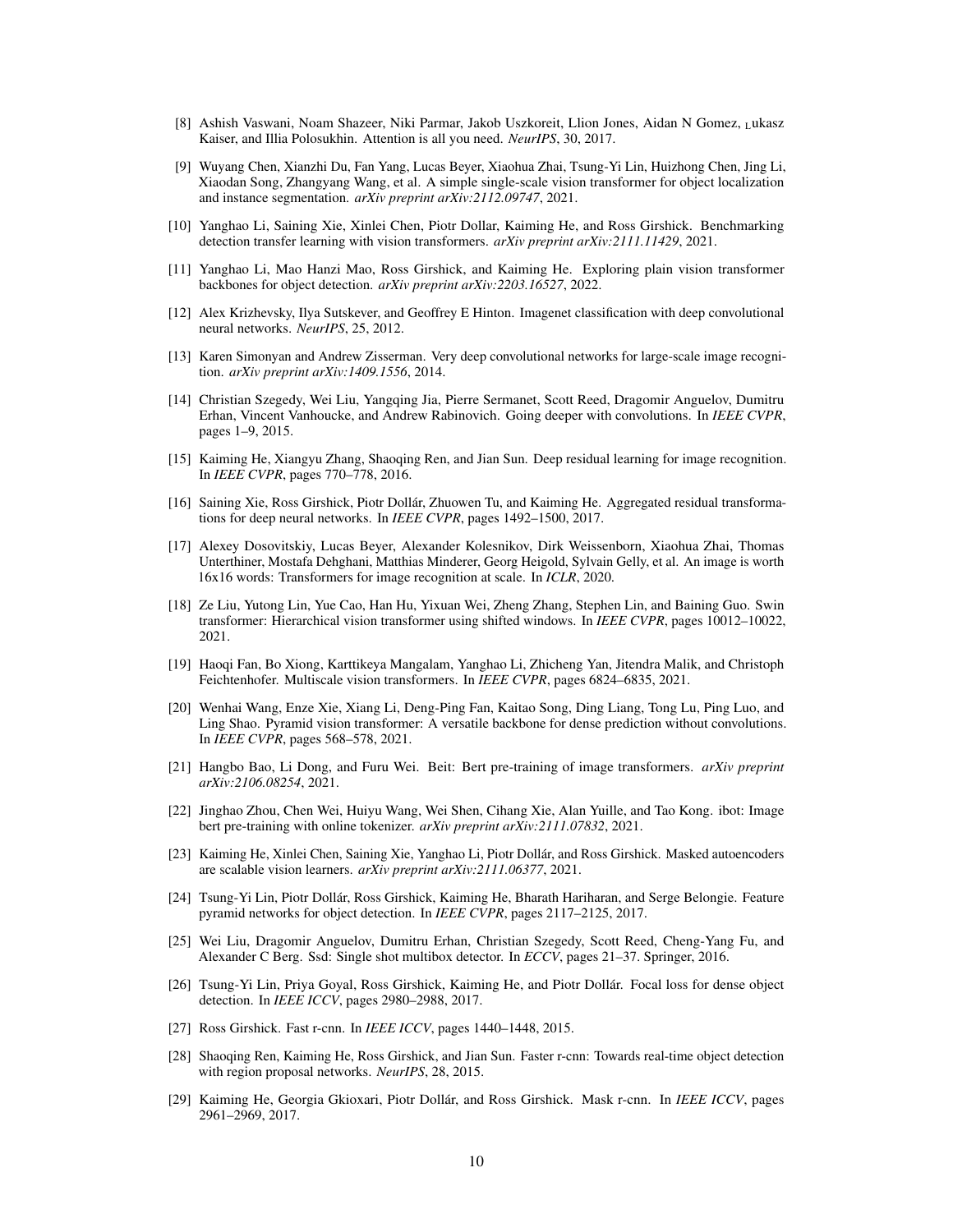- <span id="page-10-0"></span>[30] Nicolas Carion, Francisco Massa, Gabriel Synnaeve, Nicolas Usunier, Alexander Kirillov, and Sergey Zagoruyko. End-to-end object detection with transformers. In *ECCV*, pages 213–229. Springer, 2020.
- <span id="page-10-1"></span>[31] Xizhou Zhu, Weijie Su, Lewei Lu, Bin Li, Xiaogang Wang, and Jifeng Dai. Deformable detr: Deformable transformers for end-to-end object detection. *arXiv preprint arXiv:2010.04159*, 2020.
- <span id="page-10-2"></span>[32] Yanghao Li, Saining Xie, Xinlei Chen, Piotr Dollar, Kaiming He, and Ross Girshick. Benchmarking detection transfer learning with vision transformers. *arXiv preprint arXiv:2111.11429*, 2021.
- <span id="page-10-3"></span>[33] Yanghao Li, Hanzi Mao, Ross Girshick, and Kaiming He. Exploring plain vision transformer backbones for object detection. *arXiv preprint arXiv:2203.16527*, 2022.
- <span id="page-10-4"></span>[34] Hwanjun Song, Deqing Sun, Sanghyuk Chun, Varun Jampani, Dongyoon Han, Byeongho Heo, Wonjae Kim, and Ming-Hsuan Yang. Vidt: An efficient and effective fully transformer-based object detector. *arXiv preprint arXiv:2110.03921*, 2021.
- <span id="page-10-5"></span>[35] Yuxin Fang, Shusheng Yang, Shijie Wang, Yixiao Ge, Ying Shan, and Xinggang Wang. Unleashing vanilla vision transformer with masked image modeling for object detection. *arXiv preprint arXiv:2204.02964*, 2022.
- <span id="page-10-6"></span>[36] Jia Deng, Wei Dong, Richard Socher, Li-Jia Li, Kai Li, and Fei-Fei Li. Imagenet: A large-scale hierarchical image database. In *IEEE CVPR*, pages 248–255. IEEE CS, 2009.
- <span id="page-10-10"></span>[37] Tsung-Yi Lin, Michael Maire, Serge J. Belongie, James Hays, Pietro Perona, Deva Ramanan, Piotr Dollár, and C. Lawrence Zitnick. Microsoft COCO: common objects in context. In *ECCV*, pages 740–755, 2014.
- <span id="page-10-11"></span>[38] Nicolas Carion, Francisco Massa, Gabriel Synnaeve, Nicolas Usunier, Alexander Kirillov, and Sergey Zagoruyko. End-to-end object detection with transformers. In *ECCV*, volume 12346, pages 213–229, 2020.
- <span id="page-10-12"></span>[39] Ilya Loshchilov and Frank Hutter. Decoupled weight decay regularization. In *International Conference on Learning Representations*, 2018.
- <span id="page-10-13"></span>[40] Hangbo Bao, Li Dong, and Furu Wei. Beit: Bert pre-training of image transformers. *arXiv preprint arXiv:2106.08254*, 2021.
- <span id="page-10-7"></span>[41] Navaneeth Bodla, Bharat Singh, Rama Chellappa, and Larry S. Davis. Soft-nms - improving object detection with one line of code. In *IEEE ICCV*, pages 5562–5570, 2017.
- <span id="page-10-8"></span>[42] Saining Xie, Ross B. Girshick, Piotr Dollár, Zhuowen Tu, and Kaiming He. Aggregated residual transformations for deep neural networks. In *IEEE CVPR*, pages 5987–5995, 2017.
- <span id="page-10-9"></span>[43] Yanghao Li, Chao-Yuan Wu, Haoqi Fan, Karttikeya Mangalam, Bo Xiong, Jitendra Malik, and Christoph Feichtenhofer. Improved multiscale vision transformers for classification and detection. *arXiv preprint arXiv:2112.01526*, 2021.
- <span id="page-10-14"></span>[44] Hugo Touvron, Matthieu Cord, Matthijs Douze, Francisco Massa, Alexandre Sablayrolles, and Hervé Jégou. Training data-efficient image transformers & distillation through attention. In *ICML*, volume 139, pages 10347–10357, 2021.
- <span id="page-10-15"></span>[45] Bingyi Kang, Zhuang Liu, Xin Wang, Fisher Yu, Jiashi Feng, and Trevor Darrell. Few-shot object detection via feature reweighting. In *IEEE ICCV*, pages 8420–8429, 2019.
- <span id="page-10-16"></span>[46] Bohao Li, Boyu Yang, Chang Liu, Feng Liu, Rongrong Ji, and Qixiang Ye. Beyond max-margin: Class margin equilibrium for few-shot object detection. In *IEEE CVPR*, pages 7363–7372, 2021.
- <span id="page-10-17"></span>[47] Guangxing Han, Jiawei Ma, Shiyuan Huang, Long Chen, and Shih-Fu Chang. Few-shot object detection with fully cross-transformer. *arXiv preprint arXiv:2203.15021*, 2022.
- <span id="page-10-18"></span>[48] Gongjie Zhang, Zhipeng Luo, Kaiwen Cui, and Shijian Lu. Meta-detr: Few-shot object detection via unified image-level meta-learning. *arXiv preprint arXiv:2103.11731*, 2(6), 2021.
- <span id="page-10-19"></span>[49] Limeng Qiao, Yuxuan Zhao, Zhiyuan Li, Xi Qiu, Jianan Wu, and Chi Zhang. Defrcn: Decoupled faster r-cnn for few-shot object detection. In *IEEE ICCV*, pages 8681–8690, 2021.
	- 1. For all authors...
		- (a) Do the main claims made in the abstract and introduction accurately reflect the paper's contributions and scope? [Yes] See Abstract and Introduction.